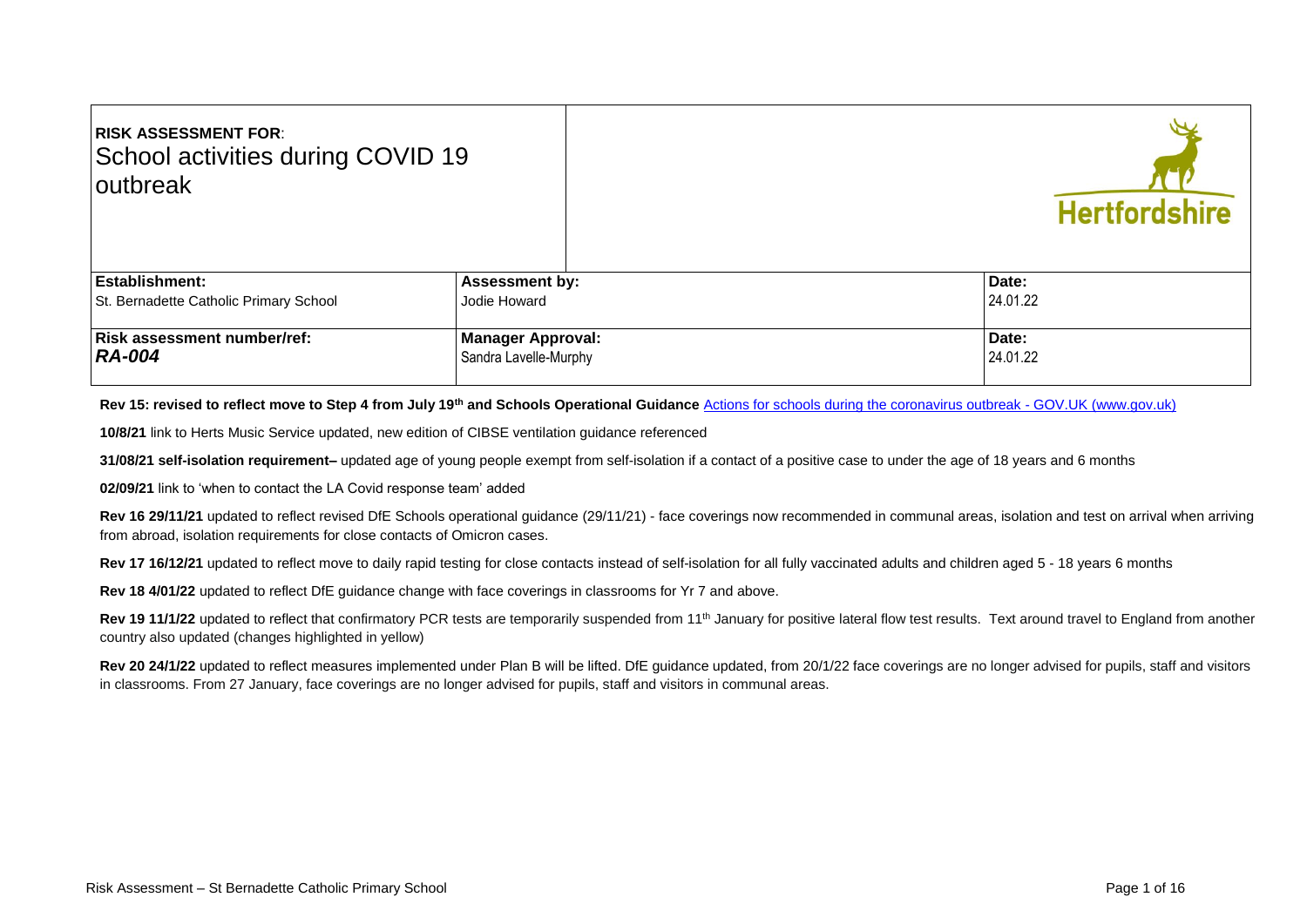| What are the<br>hazards?                                                                                                                                           | Who might<br>be harmed<br>and how?                                                     | What are you already doing?                                                                                                                                                                                                                                                                                                                                                                                                                                                                                                                                                                                                                                                                                                                                                                                                                                                                                                                                                                                                                                                                                                                                                                                 | What further action is<br>necessary?                                                                                                                                                                                                                                                                                                                                                                                                                                                                     | <b>Action by</b><br>who? | <b>Action by</b><br>when?                        | <b>Done</b> |
|--------------------------------------------------------------------------------------------------------------------------------------------------------------------|----------------------------------------------------------------------------------------|-------------------------------------------------------------------------------------------------------------------------------------------------------------------------------------------------------------------------------------------------------------------------------------------------------------------------------------------------------------------------------------------------------------------------------------------------------------------------------------------------------------------------------------------------------------------------------------------------------------------------------------------------------------------------------------------------------------------------------------------------------------------------------------------------------------------------------------------------------------------------------------------------------------------------------------------------------------------------------------------------------------------------------------------------------------------------------------------------------------------------------------------------------------------------------------------------------------|----------------------------------------------------------------------------------------------------------------------------------------------------------------------------------------------------------------------------------------------------------------------------------------------------------------------------------------------------------------------------------------------------------------------------------------------------------------------------------------------------------|--------------------------|--------------------------------------------------|-------------|
| <b>Individual risk</b><br>factors meaning<br>staff / pupils<br>more vulnerable<br>to COVID-19<br><b>Clinically</b><br>extremely<br>vulnerable (CEV)<br>individuals | Staff,<br>Students /<br>pupils / wider<br>contacts<br>Spread of<br>COVID <sub>19</sub> | <b>Pupils</b><br>Those pupils who are unable to attend school because they are under specialist<br>care and following specific clinical advice (e.g., a letter from their consultant/GP<br>stating they should refrain from attending school) will be provided with remote<br>education.<br>Existing individual health care plans in place for pupils/students to be<br>reviewed.<br>Clear message sent to parents that students should not be sent into school if<br>unwell for both Covid-19 and any other illnesses/symptoms.                                                                                                                                                                                                                                                                                                                                                                                                                                                                                                                                                                                                                                                                            | SENCO to continue to liaise<br>with family and medical<br>professionals where<br>appropriate.                                                                                                                                                                                                                                                                                                                                                                                                            | <b>SENCO</b>             | Ongoing                                          |             |
| <b>Shielding for</b><br><b>CEV</b><br>individuals<br>paused<br>on 1st April 2021.                                                                                  |                                                                                        | <b>Staff</b><br>Individuals classed as clinically extremely vulnerable to have a risk assessment<br>undertaken on their role.<br>School to discuss arrangements / concerns with individuals and provide<br>assurance of controls in place (i.e., hand washing, enhanced cleaning,<br>ventilation, managing confirmed / suspected cases, LFD testing) and through<br>the risk assessment process determine if any additional measures are required.<br>This should consider if these staff are able to work from home or in areas / roles<br>where limiting close contact is easier.<br>See https://www.gov.uk/government/publications/guidance-on-shielding-and-<br>protecting-extremely-vulnerable-persons-from-covid-19<br>Protect vulnerable workers - Working safely during the coronavirus (COVID-19)<br>pandemic (hse.gov.uk)<br>Encourage vaccine take up for staff (both doses)<br><b>Asymptomatic testing (LFD testing)</b><br>Staff and secondary school pupils should continue to test twice weekly at home,<br>with lateral flow device (LFD) test kits, 3-4 days apart.<br>Testing remains voluntary but is strongly encouraged. There is no need for<br>primary age pupils to routinely test. | From 1 <sup>st</sup> April CEV staff were<br>able to return to the workplace<br>In the event of an individual<br>following specific clinical<br>advice (e.g., a letter from their<br>consultant/GP stating they<br>should refrain from attending<br>the workplace) it is strongly<br>recommended that Schools<br>contact their HR Advisor.<br>COVID-19 booster vaccines to<br>the most vulnerable, starting<br>from September 2021<br>Individual risk assessments<br>made for staff where<br>appropriate | Co-heads                 | Reviewed<br>in-line<br>with<br>specific<br>dates |             |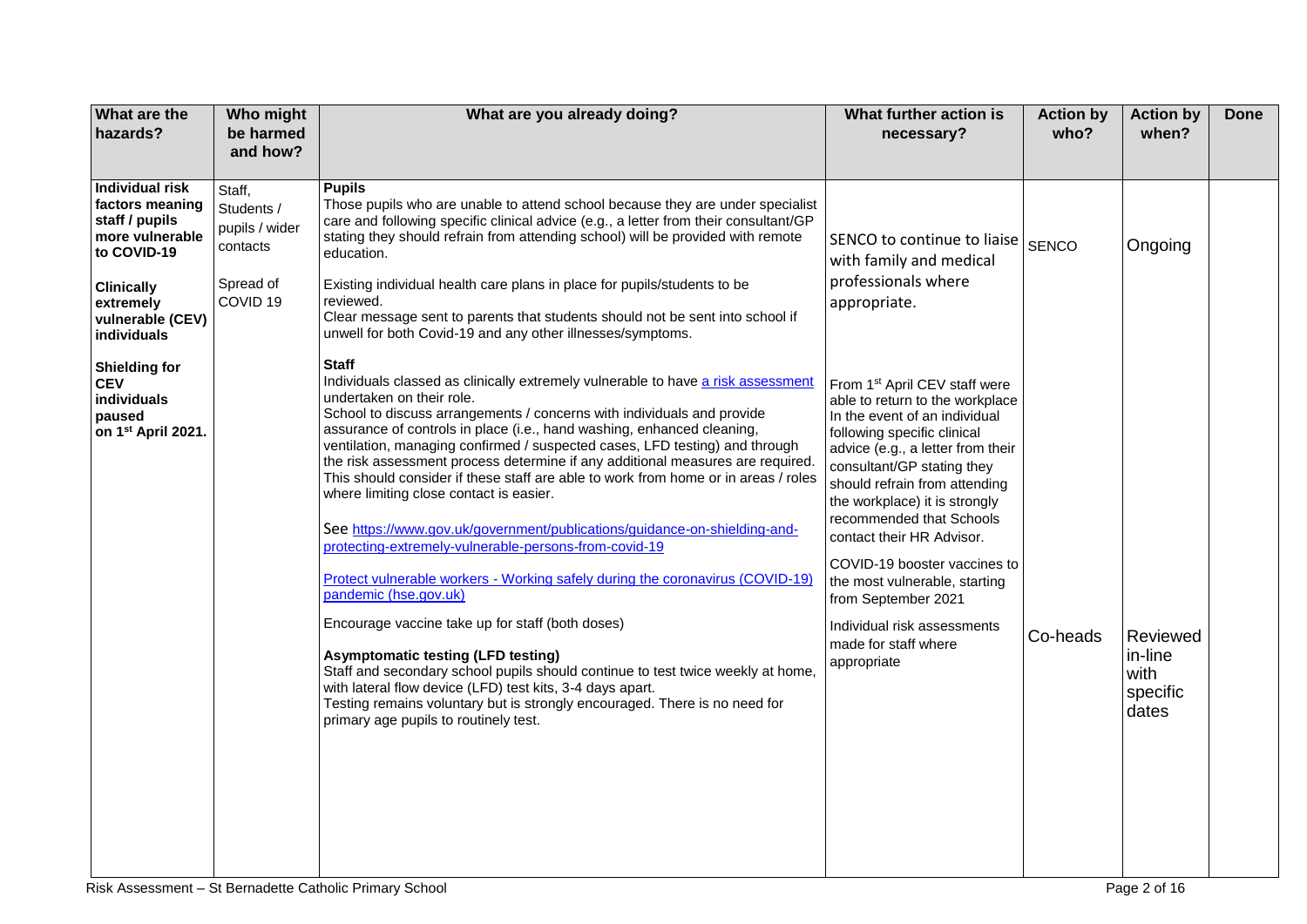| What are the<br>hazards?                                                                                  | Who might<br>be harmed<br>and how?                                                     | What are you already doing?                                                                                                                                                                                                                                                                                                                                                                                                                                                                                                                                                                                                                                                                                                                                                                                                                                                                                                                                                                                                                                                                                                                                                                                                                                                                                                                                                                                                                                                                                                                                                                                                                                                                                                                                                                                                                                               | What further action is<br>necessary?                                                    | <b>Action by</b><br>who? | <b>Action by</b><br>when? | <b>Done</b> |
|-----------------------------------------------------------------------------------------------------------|----------------------------------------------------------------------------------------|---------------------------------------------------------------------------------------------------------------------------------------------------------------------------------------------------------------------------------------------------------------------------------------------------------------------------------------------------------------------------------------------------------------------------------------------------------------------------------------------------------------------------------------------------------------------------------------------------------------------------------------------------------------------------------------------------------------------------------------------------------------------------------------------------------------------------------------------------------------------------------------------------------------------------------------------------------------------------------------------------------------------------------------------------------------------------------------------------------------------------------------------------------------------------------------------------------------------------------------------------------------------------------------------------------------------------------------------------------------------------------------------------------------------------------------------------------------------------------------------------------------------------------------------------------------------------------------------------------------------------------------------------------------------------------------------------------------------------------------------------------------------------------------------------------------------------------------------------------------------------|-----------------------------------------------------------------------------------------|--------------------------|---------------------------|-------------|
| <b>School</b><br>occupants<br>coming into<br>contact with<br>those with<br><b>Coronavirus</b><br>symptoms | Staff,<br>Students /<br>pupils / wider<br>contacts<br>Spread of<br>COVID <sub>19</sub> | School community clear on symptoms of coronavirus: a high temperature, a new<br>continuous cough, or a loss of, or change, in their normal sense of taste or<br>smell.<br>Stay at home: guidance for households with possible or confirmed coronavirus<br>(COVID-19) infection followed.<br>These expectations have been communicated to all.<br>Arrangements in place to ensure symptomatic staff / pupils do not return until<br>isolation period has passed, or negative test result confirmed.<br>No symptomatic individuals to present on site.<br>In the event of a suspected case whilst working on site<br>Ensure SLT / Head are notified.<br>Individual goes home immediately (if awaiting collection by their parent, isolate<br>child in a room behind a closed door, or an area away from others (2M), open a<br>window for ventilation) and self-isolate.<br>School staff supervising the child while they await collection should wear PPE (a<br>fluid resistant surgical mask, type IIR) if close contact is necessary.<br>If direct care (such as for a very young child or a child with complex needs) is<br>required then staff giving care to wear a fluid resistant surgical mask (type IIR),<br>disposable apron and gloves.<br>Clear message to parents that if a student is unwell at school they are to be sent<br>home or collected immediately.<br>Anyone who has had contact with those with symptoms to wash hands<br>thoroughly.<br>All areas occupied and equipment used by the affected person are to be<br>thoroughly cleaned and disinfected (see PHE cleaning advice<br>https://www.gov.uk/government/publications/covid-19-decontamination-in-non-<br>healthcare-settings)<br>Pupils, staff and other adults should follow public health advice on When to self-<br>isolate and what to do - Coronavirus (COVID-19) - NHS (www.nhs.uk) | Staff will be consulted on risk<br>assessment during staff<br>INSET and staff meetings. |                          |                           |             |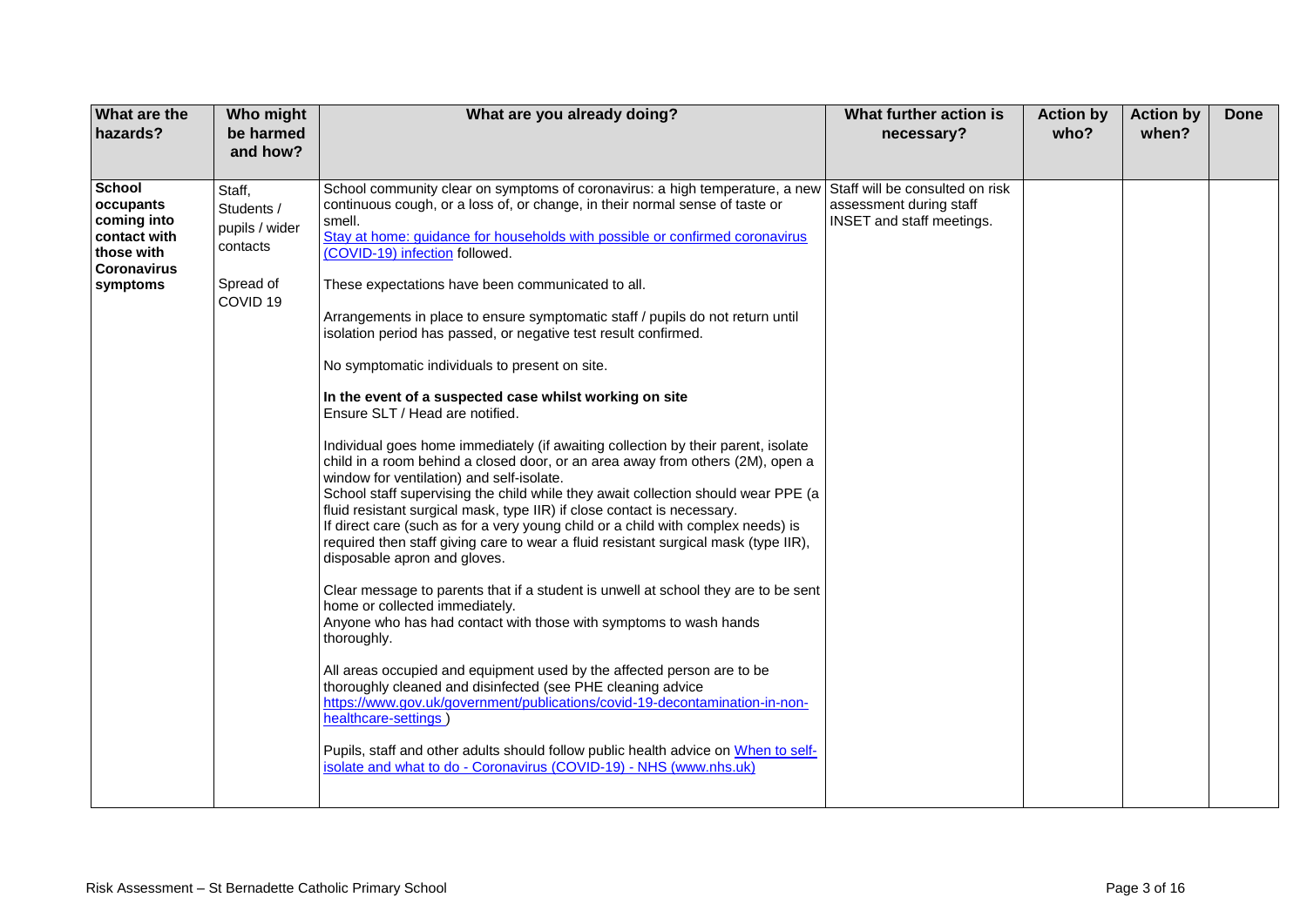| What are the<br>hazards?                                                                      | Who might<br>be harmed<br>and how?                 | What are you already doing?                                                                                                                                                                                                                                                                                                                                                                                                                                                                                                                                                                                                                                                                                                         | What further action is<br>necessary?                                                                                                                                                                                                                                                                                                                                                     | <b>Action by</b><br>who? | <b>Action by</b><br>when? | <b>Done</b> |
|-----------------------------------------------------------------------------------------------|----------------------------------------------------|-------------------------------------------------------------------------------------------------------------------------------------------------------------------------------------------------------------------------------------------------------------------------------------------------------------------------------------------------------------------------------------------------------------------------------------------------------------------------------------------------------------------------------------------------------------------------------------------------------------------------------------------------------------------------------------------------------------------------------------|------------------------------------------------------------------------------------------------------------------------------------------------------------------------------------------------------------------------------------------------------------------------------------------------------------------------------------------------------------------------------------------|--------------------------|---------------------------|-------------|
|                                                                                               |                                                    |                                                                                                                                                                                                                                                                                                                                                                                                                                                                                                                                                                                                                                                                                                                                     |                                                                                                                                                                                                                                                                                                                                                                                          |                          |                           |             |
| <b>School</b><br>occupants<br>coming into<br>contact with<br>those with<br><b>Coronavirus</b> | Staff,<br>Students /<br>pupils / wider<br>contacts | <b>Testing</b><br>Staff / pupils who develop symptoms should be PCR tested. Testing is most<br>sensitive within 3 days of symptoms developing. Guidelines on who can get<br>tested and how to arrange for a test can be found in the COVID-19: getting<br>tested guidance.                                                                                                                                                                                                                                                                                                                                                                                                                                                          | Staff and pupils who are<br>tested for Covid-19 to inform<br>the school of result and date<br>of test.                                                                                                                                                                                                                                                                                   |                          |                           |             |
| symptoms                                                                                      | Spread of<br>COVID <sub>19</sub>                   | Tests can be booked online through the NHS website<br>https://www.nhs.uk/conditions/coronavirus-covid-19/testing-and-tracing/ Direct<br>link is https://self-referral.test-for-coronavirus.service.gov.uk/antigen/name or<br>call 119 if they have no internet access.                                                                                                                                                                                                                                                                                                                                                                                                                                                              | A positive PCR test will still<br>require self-isolation<br>regardless of vaccination<br>status or age.                                                                                                                                                                                                                                                                                  |                          |                           |             |
|                                                                                               |                                                    | Schools were initially provided with 10 PCR home testing kits which can be<br>provided in the exceptional circumstance that you believe an individual may<br>have barriers to accessing testing elsewhere. See<br>https://www.gov.uk/government/publications/coronavirus-covid-19-home-test-<br>kits-for-schools-and-fe-providers. Kits are not be given directly to children, only<br>to adults over the age of 18 or a child's parent or carer.                                                                                                                                                                                                                                                                                   | Additional PCR kits able to be<br>ordered via https://request-<br>testing.test-for-<br>coronavirus.service.gov.uk/                                                                                                                                                                                                                                                                       |                          |                           |             |
|                                                                                               |                                                    | Positive case in school setting<br>Those affected self-isolate and do not return to school until the end of self-<br>isolation period.<br>See 'when to contact the LA Covid response team'<br>https://thegrid.org.uk/covid-19/key-documents-for-schools<br>COVID.EYSEducation@hertfordshire.gov.uk<br>Since 19th July 2021 NHS Test & Trace have undertaken contact tracing<br><b>Asymptomatic testing (LFD testing)</b><br>Testing remains voluntary but strongly encouraged.<br>Staff and secondary school pupils should continue to test twice weekly at home,<br>with lateral flow device (LFD) test kits, 3-4 days apart. There is no need for<br>primary age pupils to routinely test (unless identified as a close contact). | From 14th December 2021 all<br>children aged 5 to 18 years<br>and 6 months and those<br>adults who have been fully<br>vaccinated identified as a<br>close contact of a positive<br>case of COVID-19 by NHS<br>Test & Trace can continue to<br>attend school but should take<br>a daily lateral flow test for 7<br>days.<br><b>From January 11th</b><br><b>Confirmatory PCR tests are</b> |                          |                           |             |
|                                                                                               |                                                    | <b>Secondary School testing</b><br>Retain an asymptomatic test centre on site<br>School staff should keep on testing twice a week even if fully vaccinated. See<br>separate Lateral flow testing risk assessment                                                                                                                                                                                                                                                                                                                                                                                                                                                                                                                    | temporarily suspended for<br>positive lateral flow test<br>results. Those with a positive<br><b>LFD to report their result on</b><br><b>GOV.UK and must self-isolate</b><br><i>immediately.</i>                                                                                                                                                                                          |                          |                           |             |
| General<br><b>Transmission of</b><br>COVID-19                                                 | Staff,                                             | <b>Hand Hygiene</b><br>Welfare facilities are provided which contain suitable levels of soap and paper<br>towels.                                                                                                                                                                                                                                                                                                                                                                                                                                                                                                                                                                                                                   |                                                                                                                                                                                                                                                                                                                                                                                          |                          |                           |             |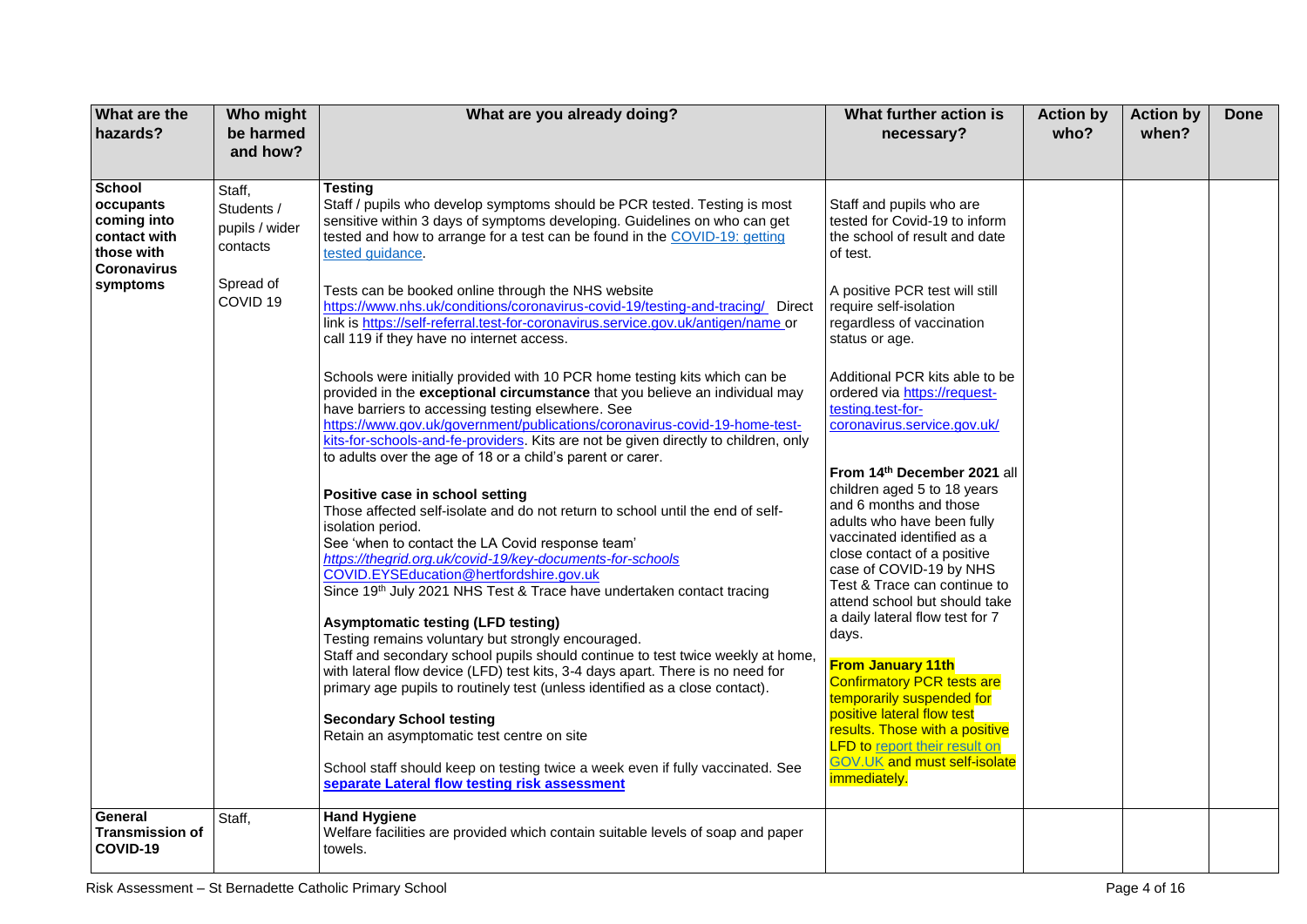| What are the<br>hazards?                                                                                  | Who might<br>be harmed<br>and how?                                                     | What are you already doing?                                                                                                                                                                                                                                                                                                                                                                                                                                                                                                                                                                                                                                                                                                                                                                                                                                                                                                                                                                                                                                                                                                                                                                                                                                                                                                                   | What further action is<br>necessary?                                                         | <b>Action by</b><br>who? | <b>Action by</b><br>when? | <b>Done</b> |
|-----------------------------------------------------------------------------------------------------------|----------------------------------------------------------------------------------------|-----------------------------------------------------------------------------------------------------------------------------------------------------------------------------------------------------------------------------------------------------------------------------------------------------------------------------------------------------------------------------------------------------------------------------------------------------------------------------------------------------------------------------------------------------------------------------------------------------------------------------------------------------------------------------------------------------------------------------------------------------------------------------------------------------------------------------------------------------------------------------------------------------------------------------------------------------------------------------------------------------------------------------------------------------------------------------------------------------------------------------------------------------------------------------------------------------------------------------------------------------------------------------------------------------------------------------------------------|----------------------------------------------------------------------------------------------|--------------------------|---------------------------|-------------|
| <b>Ineffective</b><br>hygiene<br>protocols                                                                | Students /<br>pupils / wider<br>contacts<br>Spread of<br>COVID <sub>19</sub>           | All persons to wash hands with soap and water regularly and thoroughly, for at<br>least 20 seconds. Hand washing technique to be adopted as directed by NHS<br>guidance posters in place to reinforce this.<br>Alcohol hand sanitiser used in addition where required. Review existing levels /<br>location of hand sanitiser stations. Provided at reception / entrance/exit points;<br>student entrance /reception.<br>Additional hand sanitiser in circulation spaces / classrooms where required.<br>Build use into routines staff and pupil routines e.g., on arrival, when returning<br>from breaks, when changing rooms, before / after eating.<br>Site staff to regularly clean the hand washing facilities and check consumables.<br>Provide suitable and sufficient rubbish bins for hand towels with regular removal<br>and disposal.<br>Ensure adequate supplies of soap, hand sanitiser and paper towels and these<br>should be securely stored.<br>Catch it, kill it, bin it messages reinforced.<br>Staff / students to use tissues when coughing or sneezing and then place the<br>used tissue in the bin before washing hands. (lidded bins in classrooms / other<br>locations for disposal of tissues and other waste)<br>All persons are reminded to not touch their eyes, nose, or mouth if their hands<br>are not clean. | Reviewed frequently by<br>staff and communicated<br>with site manager /<br>business manager. |                          |                           |             |
| General<br><b>Transmission of</b><br>COVID-19<br>Ineffective<br>cleaning<br><b>High Contact</b><br>points | Staff,<br>Students /<br>pupils / wider<br>contacts<br>Spread of<br>COVID <sub>19</sub> | Documented cleaning schedule in place, regular cleaning implemented.<br>Ensure that frequent contact points, e.g., door handles, taps, flush handles,<br>toilet door handles, table / desktops, bannisters, telephones, keyboards etc. are<br>cleaned and disinfected regularly.<br>Cleaning materials (e.g., disinfectant spray / wipes) available to staff.<br>Manufacturer's instructions for dilution, application, PPE and contact times for all<br>detergents and disinfectants to be followed.<br>Only cleaning products supplied by the school / contract cleaners are to be<br>used.<br>School to obtain the risk assessment from contract cleaning staff for assurance<br>on control measures and their schedule / methods for cleaning the school site.<br>In the event of a suspected case / confirmed positive case on site                                                                                                                                                                                                                                                                                                                                                                                                                                                                                                      | Caretaker - daily duties                                                                     |                          |                           |             |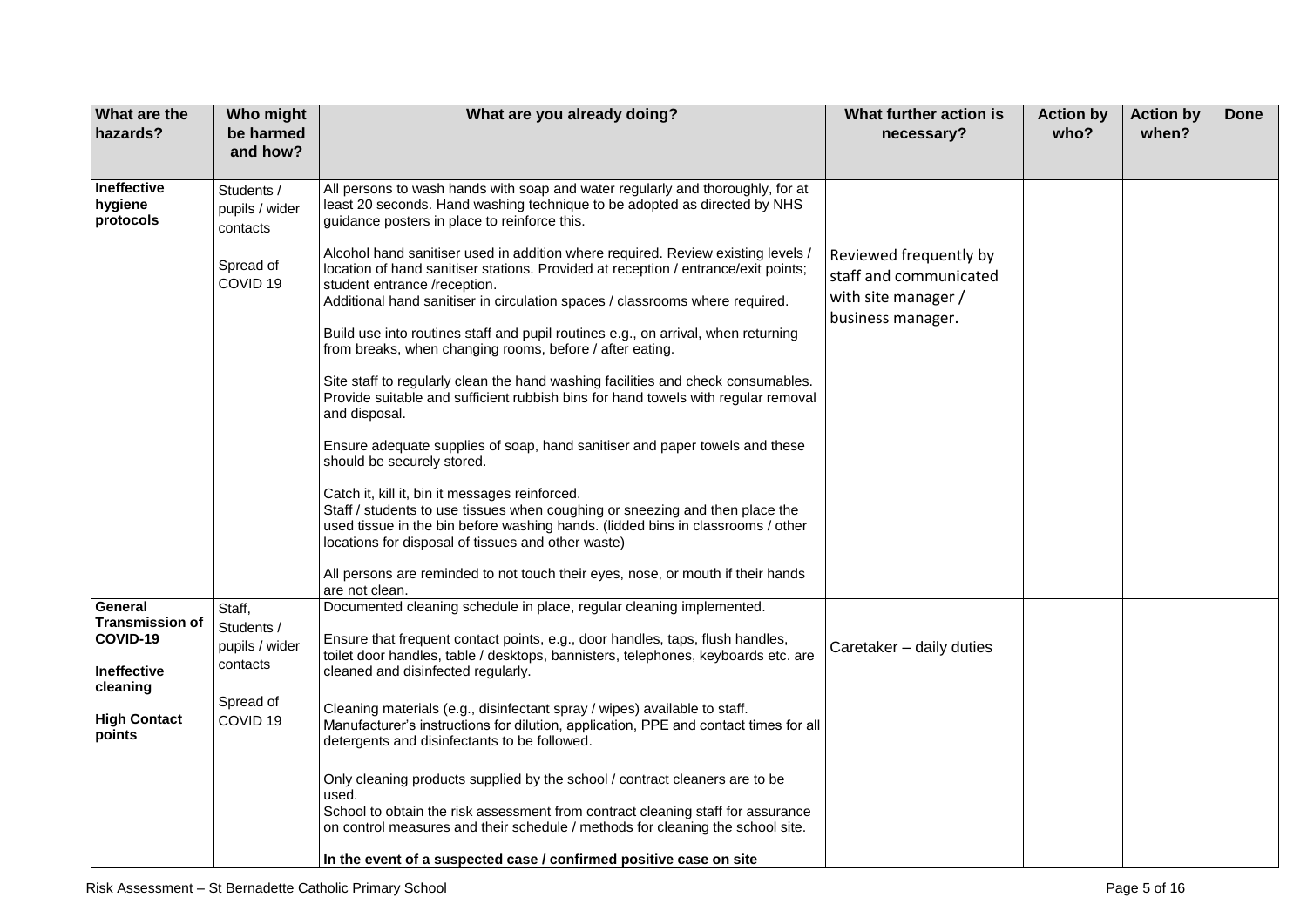| What are the<br>hazards?       | Who might<br>be harmed<br>and how?                                                     | What are you already doing?                                                                                                                                                                                                                                                                                                                                                                                                                                                                                                                                                                                                                                                                                                                                                                                                                                                                                                                                                                                                                                                                                                                                                   | What further action is<br>necessary?                                                                                                                                                                                                                                                                                                                                                                     | <b>Action by</b><br>who? | <b>Action by</b><br>when? | <b>Done</b> |
|--------------------------------|----------------------------------------------------------------------------------------|-------------------------------------------------------------------------------------------------------------------------------------------------------------------------------------------------------------------------------------------------------------------------------------------------------------------------------------------------------------------------------------------------------------------------------------------------------------------------------------------------------------------------------------------------------------------------------------------------------------------------------------------------------------------------------------------------------------------------------------------------------------------------------------------------------------------------------------------------------------------------------------------------------------------------------------------------------------------------------------------------------------------------------------------------------------------------------------------------------------------------------------------------------------------------------|----------------------------------------------------------------------------------------------------------------------------------------------------------------------------------------------------------------------------------------------------------------------------------------------------------------------------------------------------------------------------------------------------------|--------------------------|---------------------------|-------------|
|                                |                                                                                        | For disinfection (e.g., following a suspected case) use a combined detergent<br>disinfectant solution at a dilution of 1000 parts per million (ppm) available<br>chlorine (av.cl.) or a neutral purpose detergent followed by disinfection (1000<br>ppm av.cl.).<br>See PHE advice COVID-19: cleaning of non-healthcare settings guidance<br>if an alternative non-chlorine based disinfectant is used ensure that it is<br>effective against enveloped viruses i.e., a product to BS EN14476.<br>When cleaning a contaminated area:<br>Cleaning staff to:<br>• Wear disposable gloves and apron<br>• Wear a fluid resistant surgical mask (Type IIR) if splashing likely<br>• Hands should be washed with soap and water for 20 seconds after all<br>PPE has been removed.<br>PPE to be double-bagged, then stored securely for 72 hours then thrown away<br>in the regular rubbish after cleaning is finished.<br>Any cloths and mop heads used must be disposed of as single use items.                                                                                                                                                                                    |                                                                                                                                                                                                                                                                                                                                                                                                          |                          |                           |             |
| Poorly<br>ventilated<br>spaces | Staff,<br>Students /<br>pupils / wider<br>contacts<br>Spread of<br>COVID <sub>19</sub> | Occupied rooms to be kept as well ventilated as possible (by opening external<br>windows / doors) or via mechanical ventilation systems.<br>Use of $CO2$ monitor to help identify if the space is poorly ventilated ( $CO2$ levels<br>of between 800-1000ppm are indicative of a well-ventilated room.).<br>Where mechanical ventilation is present that removes and circulates air to<br>multiple rooms, increase ventilation rate and recirculation should be turned off<br>adjust these to full fresh air where possible.<br>There is no need to adjust systems that serve only individual rooms or portable<br>units as these operate on 100% recirculation.<br>See HSE guidance and CIBSE COVID-19 ventilation guidance (v5 July 21)<br>In cooler weather open windows just enough to provide constant background<br>ventilation, open windows more fully between classes, during breaks etc. to<br>purge the air in the space.<br>Use heating / additional layers of clothing to maintain comfortable temperatures.<br>Ensure key fire doors are not being compromised / wedged open (those<br>protected stairwells, cross corridor, on single directional routes etc.) | Identify any poorly ventilated<br>areas and take steps to<br>improve, particularly if CO <sub>2</sub><br>levels are consistently above<br>1500 ppm.<br>Use high level windows where<br>available to minimise drafts.<br>Where low level windows are<br>being opened out onto<br>play/circulation areas then<br>ensure these don't create a<br>risk of pupils running into the<br>edge of an open window. |                          |                           |             |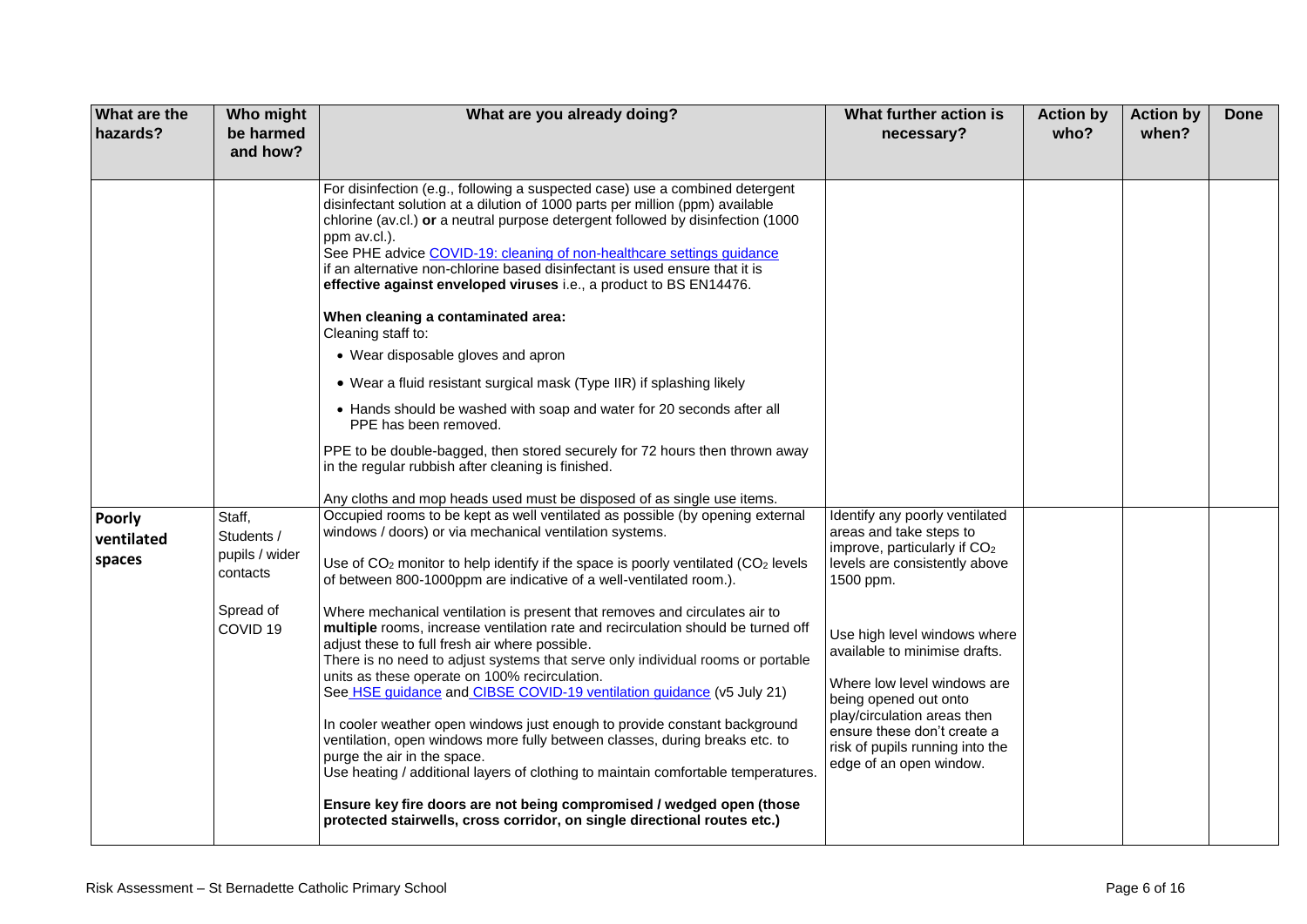| What are the<br>hazards?                                                                                         | Who might<br>be harmed<br>and how?                                                     | What are you already doing?                                                                                                                                                                                                                                                                                                                                                                                                                                                                                                                                                                                                          | What further action is<br>necessary?                                                                                                                                                | <b>Action by</b><br>who? | <b>Action by</b><br>when? | <b>Done</b> |
|------------------------------------------------------------------------------------------------------------------|----------------------------------------------------------------------------------------|--------------------------------------------------------------------------------------------------------------------------------------------------------------------------------------------------------------------------------------------------------------------------------------------------------------------------------------------------------------------------------------------------------------------------------------------------------------------------------------------------------------------------------------------------------------------------------------------------------------------------------------|-------------------------------------------------------------------------------------------------------------------------------------------------------------------------------------|--------------------------|---------------------------|-------------|
| General<br><b>Transmission of</b><br>COVID-19                                                                    | Staff,<br>Students /<br>pupils / wider<br>contacts<br>Spread of<br>COVID <sub>19</sub> | <b>Face coverings</b><br>DfE guidance updated in line with lifting of Plan B measures. From January 20 <sup>th</sup><br>face coverings in classrooms no longer required.<br>From January 27 <sup>th</sup> face coverings no longer required in communal areas.<br>Any individuals who continue to choose to wear face coverings should be<br>supported to do so.                                                                                                                                                                                                                                                                     | School outbreak management<br>plan to include possibility that<br>it may become necessary to<br>reintroduce 'bubbles' for a<br>temporary period, to reduce<br>mixing between groups |                          |                           |             |
|                                                                                                                  |                                                                                        | See wider advice on face coverings, these are still advised in crowded and<br>indoor spaces where you may come into contact with people you don't normally<br>meet. This includes public transport and dedicated transport to school.<br>Those wearing face coverings should clean hands before and after touching -<br>including to remove or put them on - and store them in individual, sealable<br>plastic bags between use. See face coverings when to wear one                                                                                                                                                                 | In the event of a local<br>outbreak the wearing of face<br>coverings may be required to<br>be re-introduced in communal<br>areas such as the staff room.                            |                          |                           |             |
|                                                                                                                  |                                                                                        | <b>Meetings</b><br>Hybrid approach to meetings / parents evenings etc. with use of virtual platforms<br>where appropriate.                                                                                                                                                                                                                                                                                                                                                                                                                                                                                                           |                                                                                                                                                                                     |                          |                           |             |
| General<br><b>Transmission of</b><br>COVID-19 wider<br>use of school by<br>3rd parties /<br>beyond school<br>day | Staff,<br>Students /<br>pupils / wider<br>contacts<br>Spread of<br>COVID <sub>19</sub> | Hiring and lettings risk assessments on use required from provider.<br>No set restrictions on indoor / outdoor capacity limits beyond what the school<br>chooses to impose.<br>Supplementary conditions of hire in place for COVID see<br>https://thegrid.org.uk/health-and-safety-offsite-visits-premises/health-and-<br>safety/premises-and-site-related                                                                                                                                                                                                                                                                           | Hirings / lettings to be<br>reviewed in line with national<br>advice. In the event of a local<br>outbreak additional measures<br>may be required.                                   |                          |                           |             |
|                                                                                                                  |                                                                                        | Room layouts and areas able to be accessed agreed with hirer.<br>Time of hire avoids any unnecessary mixing with members of the school<br>community.<br>Welfare facilities and adequate supplies of soap/water, paper towels, hand<br>sanitiser etc. are provided.<br>Consider how well ventilated the hired space is and if this can be improved, for<br>example by opening windows / doors where appropriate.<br>Provide additional signage, if required, for hired spaces to remind users on hand<br>washing etc.<br>All areas used, particularly touch surfaces are cleaned before / after use / before<br>occupation by school. | See also Sport England FAQs<br>on return of sport                                                                                                                                   |                          |                           |             |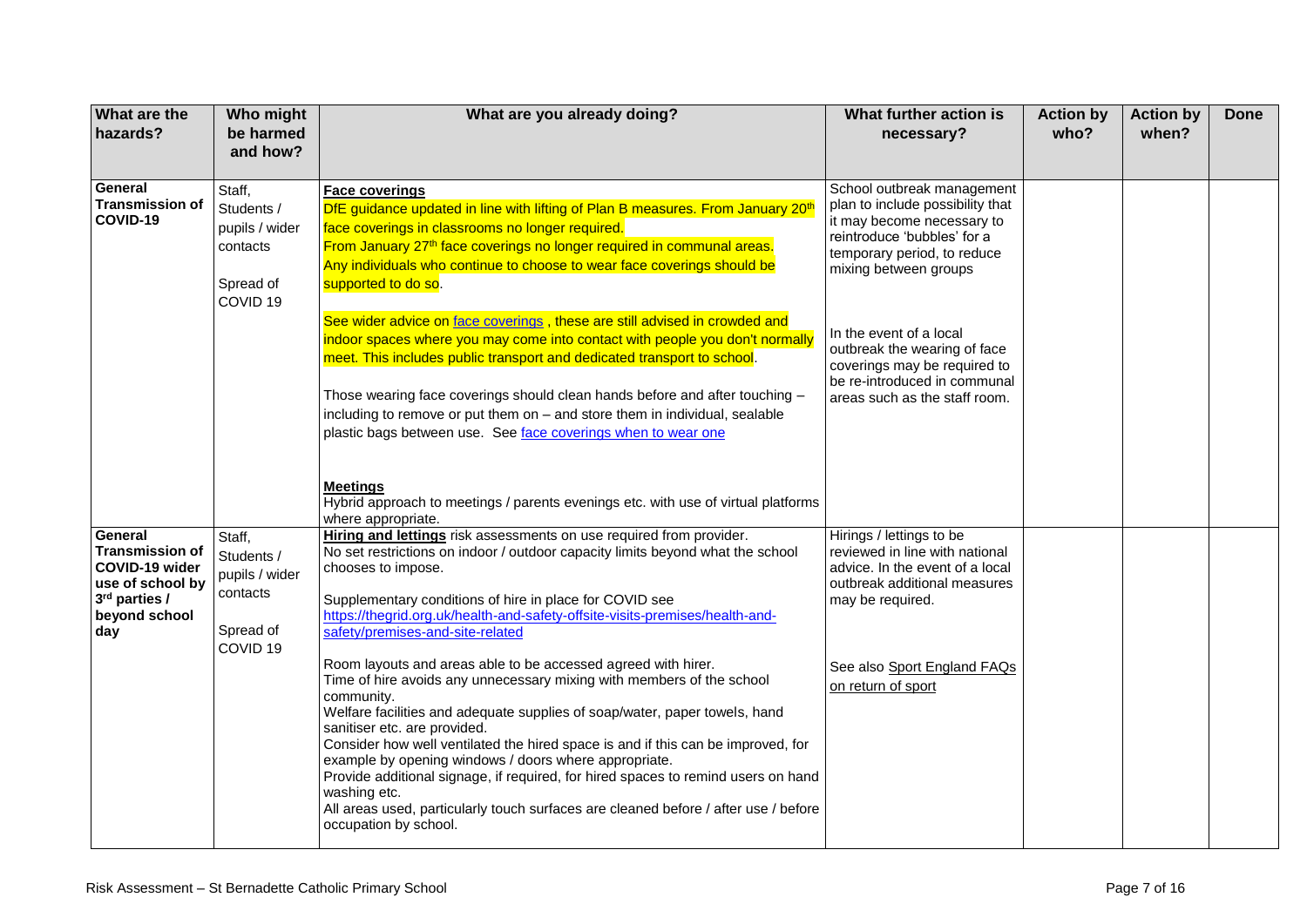| What are the<br>hazards?        | Who might<br>be harmed<br>and how?                              | What are you already doing?                                                                                                                                                                                                                                                                                                                                                                                                                                                                                                                                                                                                                                                                                                                                                                    | What further action is<br>necessary?                                                                                                                                                                                                                                                                                | <b>Action by</b><br>who? | <b>Action by</b><br>when? | <b>Done</b> |
|---------------------------------|-----------------------------------------------------------------|------------------------------------------------------------------------------------------------------------------------------------------------------------------------------------------------------------------------------------------------------------------------------------------------------------------------------------------------------------------------------------------------------------------------------------------------------------------------------------------------------------------------------------------------------------------------------------------------------------------------------------------------------------------------------------------------------------------------------------------------------------------------------------------------|---------------------------------------------------------------------------------------------------------------------------------------------------------------------------------------------------------------------------------------------------------------------------------------------------------------------|--------------------------|---------------------------|-------------|
|                                 |                                                                 | Record should be kept of all visitors / lead booker (maintained for 21 days) to<br>aid track and trace. Or NHS QR code poster and check in function could be<br>used for members of the public when premises are let to external providers.<br>(this is not a legal requirement)<br>Schools are not expected to create NHS QR code posters for their normal day<br>to day operations.<br>In the event of a subsequent positive case returned by a hirer / member of a 3rd<br>party group ensure there is a process in place to notify the school.<br>Breakfast and afterschool clubs - risk assessments on delivery required from<br>providers. These should consider all current guidance.<br>See protective measures for holiday and after school clubs, and other out of<br>school settings |                                                                                                                                                                                                                                                                                                                     |                          |                           |             |
|                                 |                                                                 | <b>Performances</b><br>Audiences indoor / outdoor have been permitted since May 17 <sup>th</sup> (see also<br>performing Arts guidance).<br>For all indoor spaces, maximise natural ventilation (through opening windows<br>and doors or using mechanical systems wherever possible-see ventilation and<br>music).                                                                                                                                                                                                                                                                                                                                                                                                                                                                             | In the event of a local<br>outbreak additional measures<br>may be required. School<br>outbreak management plan<br>to consider any individual<br>events. Be prepared to<br>change or cancel events<br>depending on the scale of the<br>outbreak, associated risks,<br>and advice from the HCC<br>Public Health team. |                          |                           |             |
| Access to &<br>egress from site | Staff,<br>Students /<br>pupils / wider<br>contacts<br>Spread of | <b>Visitors</b><br>Ensure all visitors / building users are aware of school's expectations. They<br>must follow school expectations on face coverings, social distancing, hand<br>washing / use of sanitiser on entry and adhere to any restrictions on accessing<br>parts of the building stipulated by the school.<br>Volunteers, temporary / supply staff, sports coaches and other providers are                                                                                                                                                                                                                                                                                                                                                                                           |                                                                                                                                                                                                                                                                                                                     |                          |                           |             |
|                                 | COVID <sub>19</sub>                                             | briefed on school's arrangements for managing and minimising risk.<br>Where visits can happen outside of school hours, they should.<br>No longer a requirement to collect contact details but this will support NHS Test<br>and Trace. Check in by providing an NHS QR code poster, or alternate method<br>for recording and securely storing names and contact details.<br>Signage in reception regarding good hygiene.<br>Use of Perspex screens for open receptions.                                                                                                                                                                                                                                                                                                                        |                                                                                                                                                                                                                                                                                                                     |                          |                           |             |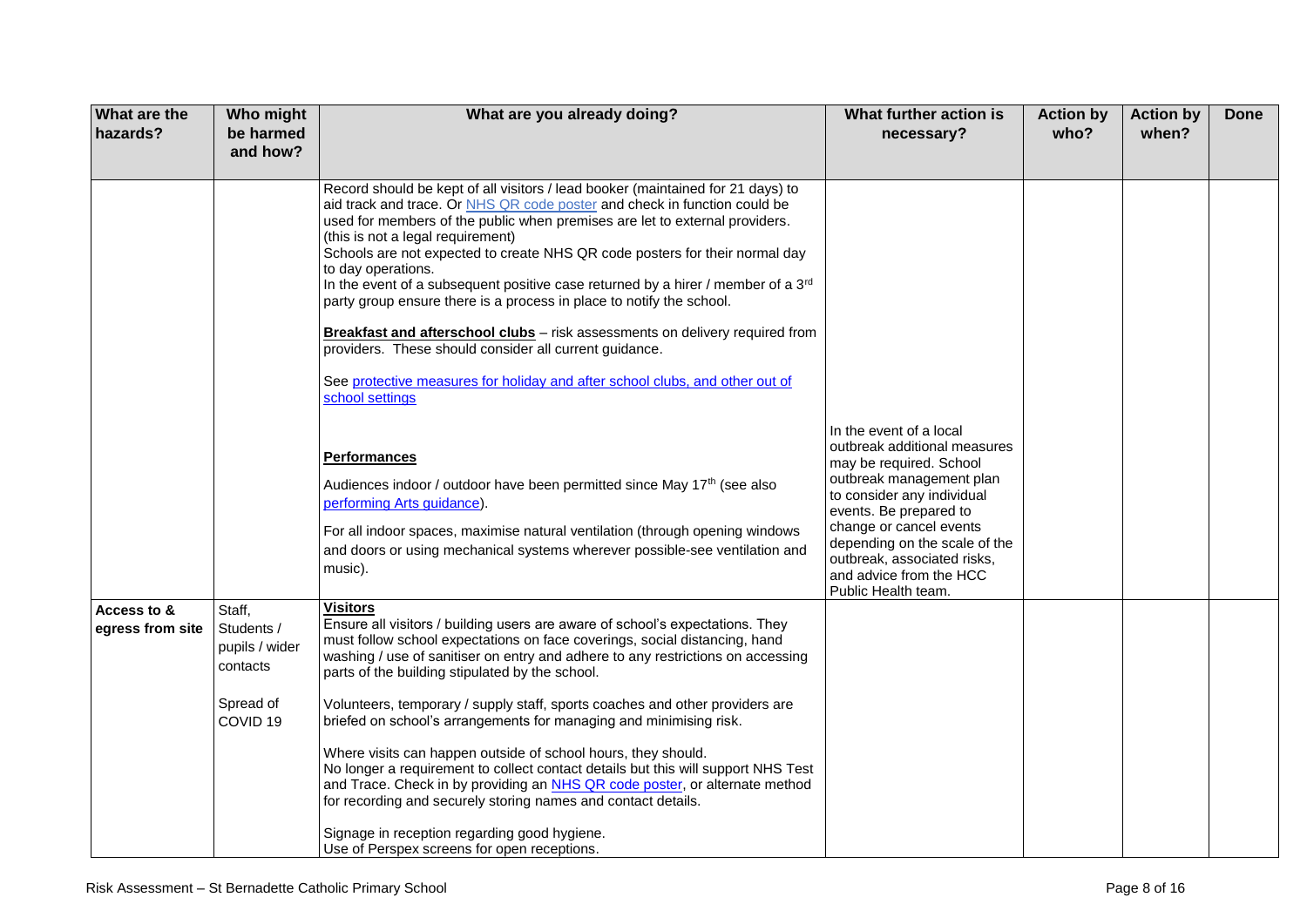| What are the<br>hazards?        | Who might<br>be harmed<br>and how? | What are you already doing?                                                                                                                                                                                                                                                                                                                                                                                                                                                                                                                                                                                                                                                                                                                                                                                                                                                                                                                                                                                                                                                                                                                                                                                                                                                                                                                                                                                                                                                                                                                                                                                                                                                                                                                                       | What further action is<br>necessary?                                                                                                                                                                                                                                                                                | <b>Action by</b><br>who? | <b>Action by</b><br>when? | <b>Done</b> |
|---------------------------------|------------------------------------|-------------------------------------------------------------------------------------------------------------------------------------------------------------------------------------------------------------------------------------------------------------------------------------------------------------------------------------------------------------------------------------------------------------------------------------------------------------------------------------------------------------------------------------------------------------------------------------------------------------------------------------------------------------------------------------------------------------------------------------------------------------------------------------------------------------------------------------------------------------------------------------------------------------------------------------------------------------------------------------------------------------------------------------------------------------------------------------------------------------------------------------------------------------------------------------------------------------------------------------------------------------------------------------------------------------------------------------------------------------------------------------------------------------------------------------------------------------------------------------------------------------------------------------------------------------------------------------------------------------------------------------------------------------------------------------------------------------------------------------------------------------------|---------------------------------------------------------------------------------------------------------------------------------------------------------------------------------------------------------------------------------------------------------------------------------------------------------------------|--------------------------|---------------------------|-------------|
| <b>Curriculum</b><br>activities |                                    | PE / school sport<br>No restrictions on how many people can take part in sport indoors / outdoors.<br>No set restrictions on activities - continue to follow relevant National Governing<br>Bodies guidance.<br>Since 29th March outdoor fixtures against other schools have been permissible<br>(in line with restrictions on grassroots sport).<br>Since 12 <sup>th</sup> April indoor competition between different schools has been<br>permissible.<br>See guidance on grassroot sports for public and sport providers, safe provision<br>and facilities, and guidance from Sport England<br>See advice and FAQs from Association for Physical Education, AfPE have also<br>published a model risk assessment for PE. https://www.afpe.org.uk/physical-<br>education/coronavirus-guidance-support/<br>Science / DT<br>For secondary science and DT see also CLEAPPS advice (GL343) for<br>suggested considerations in undertaking practical work.<br><b>CLEAPSS Home page</b><br><b>Music Singing and wind / brass instruments</b><br>No limits on the number of people who can sing indoors or outdoors. However,<br>there is increased risk of aerosol transmission with volume and larger numbers<br>of individuals within a confined space.<br>Where using indoor spaces ensure good ventilation through the use of<br>mechanical systems and/or opening windows and doors.<br>Use larger rooms with high ceilings (school Hall) for larger groups.<br>Encouraging the use of outside space where practical<br>Additional guidance and supplementary risk assessment on music lessons in<br>school has been produced by Herts Music service.<br>https://www.hertsmusicservice.org.uk/schools-area/covid-guidance-for-schools-<br>herts-music-service.aspx | In the event of a local<br>outbreak additional measures<br>may be required. School<br>outbreak management plan<br>to consider any individual<br>events. Be prepared to<br>change or cancel events<br>depending on the scale of the<br>outbreak, associated risks,<br>and advice from the HCC<br>Public Health team. |                          |                           |             |
|                                 |                                    | <b>Offsite visits</b><br>Offsite visits (day visits) able to be run since 12 <sup>th</sup> April in line with the<br>Government's roadmap.<br>Domestic residential visits able to take place since 17 <sup>th</sup> May                                                                                                                                                                                                                                                                                                                                                                                                                                                                                                                                                                                                                                                                                                                                                                                                                                                                                                                                                                                                                                                                                                                                                                                                                                                                                                                                                                                                                                                                                                                                           | Requirements (and broader<br>international travel policy) is<br>subject to change,<br>contingency plans required.                                                                                                                                                                                                   |                          |                           |             |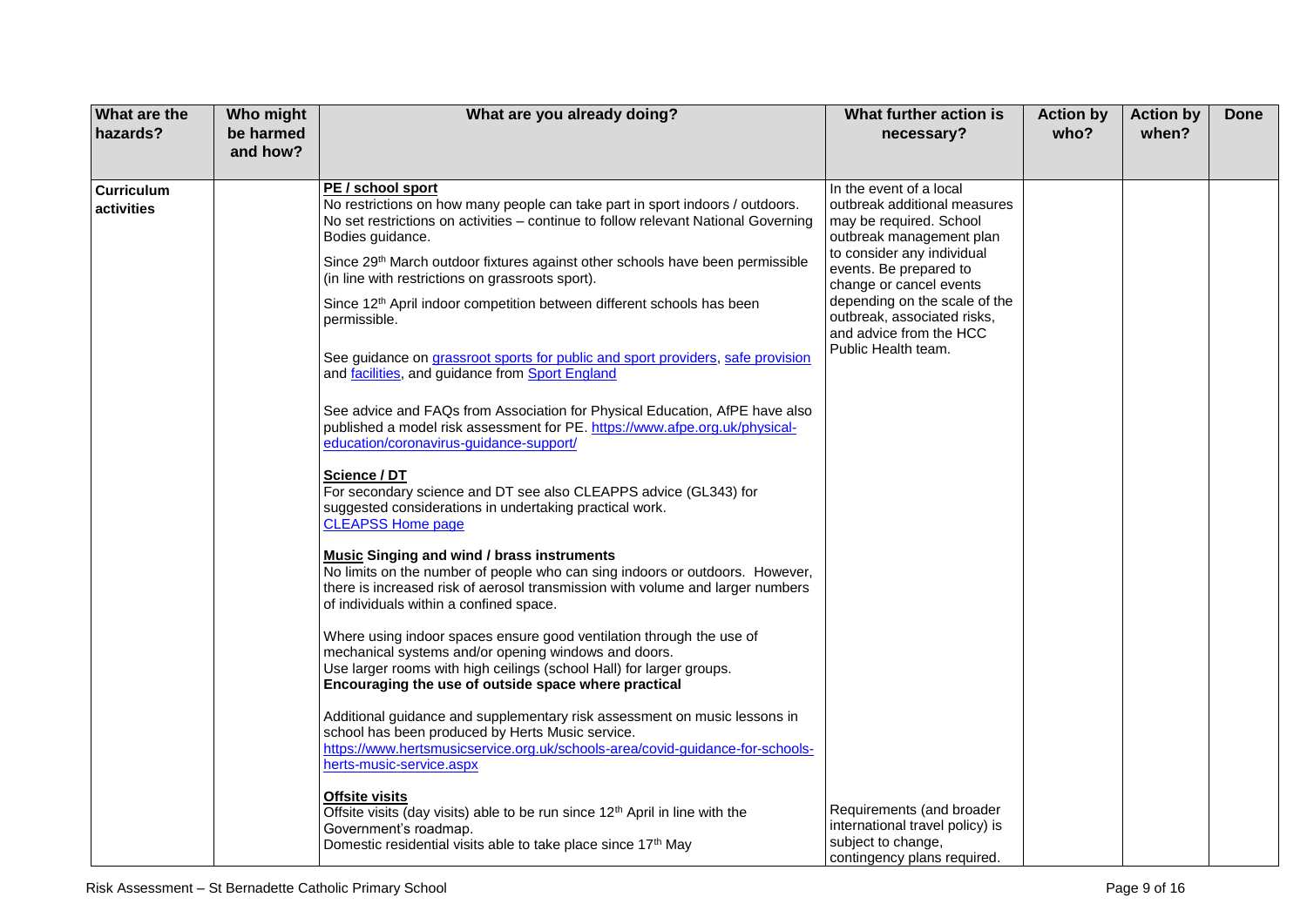| <b>What are the</b><br>hazards?        | Who might<br>be harmed<br>and how?                 | What are you already doing?                                                                                                                                                                                                                                                                                                                                                                | What further action is<br>necessary?                                                                                                                                                                                                                                                                                                                                                        | <b>Action by</b><br>who? | <b>Action by</b><br>when? | <b>Done</b> |
|----------------------------------------|----------------------------------------------------|--------------------------------------------------------------------------------------------------------------------------------------------------------------------------------------------------------------------------------------------------------------------------------------------------------------------------------------------------------------------------------------------|---------------------------------------------------------------------------------------------------------------------------------------------------------------------------------------------------------------------------------------------------------------------------------------------------------------------------------------------------------------------------------------------|--------------------------|---------------------------|-------------|
|                                        |                                                    |                                                                                                                                                                                                                                                                                                                                                                                            |                                                                                                                                                                                                                                                                                                                                                                                             |                          |                           |             |
|                                        |                                                    | International visits able to commence from start of Autumn term. To be<br>considered carefully due to risk of disruption resulting from the need to isolate<br>and test on arrival back into the UK.<br>Off site visits risk assessment to be undertaken and include IPC measures.                                                                                                         | From 4am 7th January you do<br>not have to quarantine on<br>arrival in England if you<br>qualify as fully vaccinated for<br>travel to England. Children<br>aged 5 to 17 to follow the<br>rules for people who qualify as<br>fully vaccinated on arrival in<br>England.<br>See<br><b>Travel to England from</b><br>another country during<br>coronavirus (COVID-19) -<br>GOV.UK (www.gov.uk) |                          |                           |             |
| Canteen use /<br><b>lunchtimes</b>     | Staff,<br>Students /<br>pupils / wider             | Reinforce handwashing prior to eating food.<br>Hand sanitiser should be available at the entrance of any room where people<br>eat and should be used by all persons when entering and leaving the area.                                                                                                                                                                                    |                                                                                                                                                                                                                                                                                                                                                                                             |                          |                           |             |
|                                        | contacts<br>Spread of<br>COVID <sub>19</sub>       | <b>Canteen use</b><br>Food operators continue to follow Food Standard Agency's (FSA) quidance on<br>good hygiene practices in food preparation and their Hazard Analysis and<br>Critical Control Point (HACCP) processes.                                                                                                                                                                  |                                                                                                                                                                                                                                                                                                                                                                                             |                          |                           |             |
|                                        |                                                    | Payments should be taken by contactless methods wherever possible. (Risks<br>from fingerprint contact payment considered low if handwashing / sanitizing is<br>enforced).                                                                                                                                                                                                                  |                                                                                                                                                                                                                                                                                                                                                                                             |                          |                           |             |
| <b>Minibus use</b>                     | Staff,<br>Students /<br>pupils / wider<br>contacts | Vehicle contact points (handles, keys, display and controls etc.) to be cleaned<br>regularly (sanitiser / disinfectant wipes to be available on the vehicle).<br>Use hand sanitizer on entering / leaving vehicle.<br>Switch ventilation systems on and set to draw fresh air in, not recirculate air<br>to improve ventilation.                                                           |                                                                                                                                                                                                                                                                                                                                                                                             |                          |                           |             |
|                                        | Spread of<br>COVID <sub>19</sub>                   | Windows to be open for ventilation (open partially if cold).                                                                                                                                                                                                                                                                                                                               |                                                                                                                                                                                                                                                                                                                                                                                             |                          |                           |             |
| <b>School</b><br><b>Swimming pools</b> | Staff,<br>Students /<br>pupils / wider<br>contacts | See COVID 19 considerations for swimming<br>Review swimming pool risk assessment and operating procedures.<br>https://thegrid.org.uk/health-and-safety-offsite-visits-premises/health-and-<br>safety/health-and-safety-topics/swimming<br>The Government has removed the capacity limits, bather load can return to pre<br>Covid capacity levels.<br>Follow PWTAG and Swim England advice. | Swim England has published<br>a best practice guide and<br>advice on running safe events<br>https://swimming.app.box.com<br>/s/fah5p9g3fi5xnd1jbalpedmd<br>avc4dvpv                                                                                                                                                                                                                         |                          |                           |             |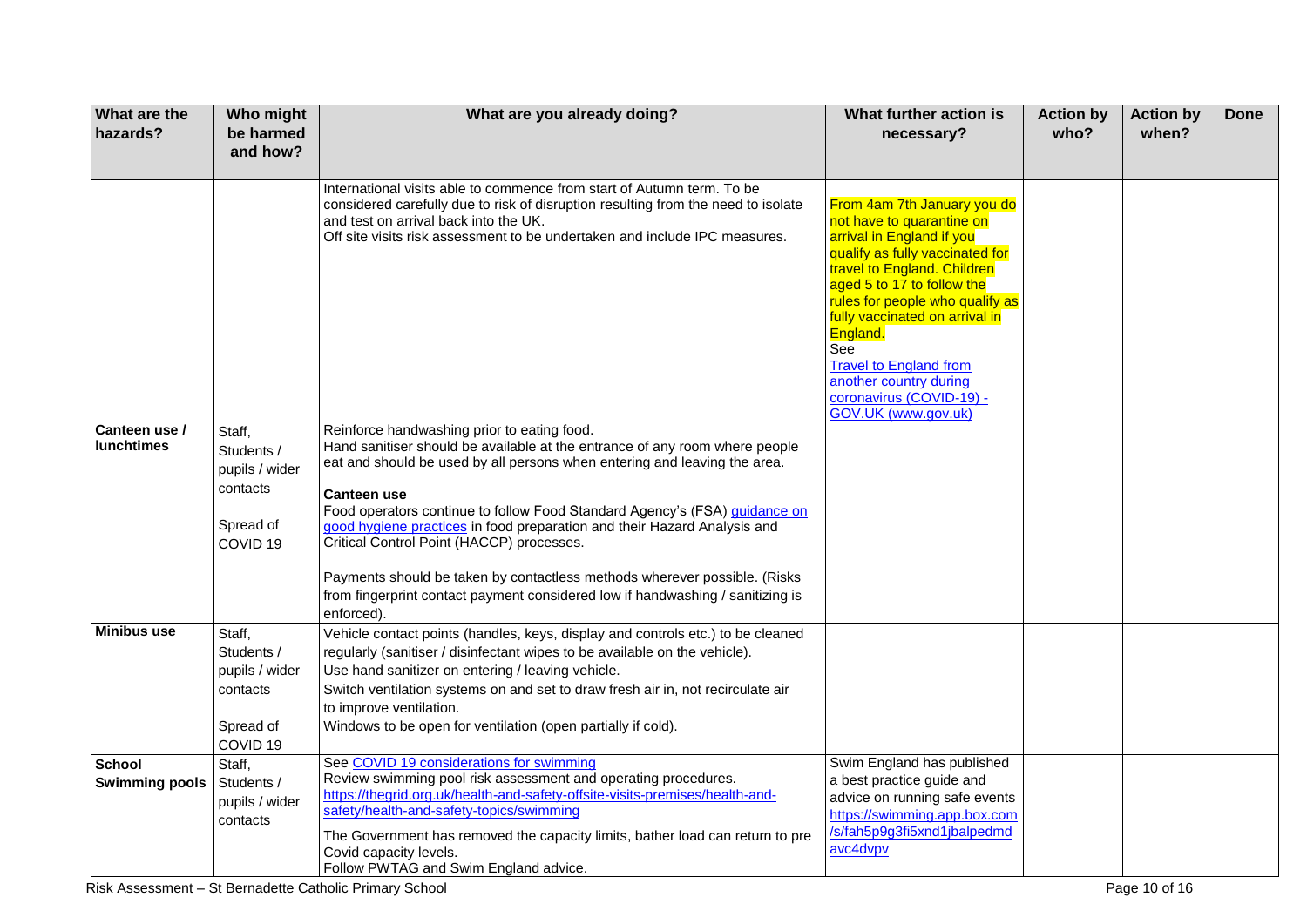| What are the<br>hazards?                | Who might<br>be harmed<br>and how?                                                                                                          | What are you already doing?                                                                                                                                                                                                                                                                                                                                                                                                                                                                                                                                                                                                                                                                                                                                                                                                                                                                                                                                                                                                                                          | What further action is<br>necessary? | <b>Action by</b><br>who? | <b>Action by</b><br>when? | <b>Done</b> |
|-----------------------------------------|---------------------------------------------------------------------------------------------------------------------------------------------|----------------------------------------------------------------------------------------------------------------------------------------------------------------------------------------------------------------------------------------------------------------------------------------------------------------------------------------------------------------------------------------------------------------------------------------------------------------------------------------------------------------------------------------------------------------------------------------------------------------------------------------------------------------------------------------------------------------------------------------------------------------------------------------------------------------------------------------------------------------------------------------------------------------------------------------------------------------------------------------------------------------------------------------------------------------------|--------------------------------------|--------------------------|---------------------------|-------------|
| <b>Contractors</b>                      | Spread of<br>COVID <sub>19</sub><br>Contractors,<br>Staff.<br>Students /<br>pupils / wider<br>contacts,<br>Spread of<br>COVID <sub>19</sub> | Mechanical ventilation should operate on 100% fresh air with no recirculation.<br>Pool cleaning procedures are detailed in Pool's NOP.<br>Hiring and lettings risk assessments on delivery, bather numbers and social<br>distancing required from hirers.<br>Ensure these are robust and follow national advice from Swim England. School<br>to provide their operating procedures to hirers (NOP/EAP).<br>Areas used to be cleaned after use / before occupation by school.<br>School and any on site contractors (Catering, cleaning, FM provider etc.) to co-<br>operate and share risk assessments.<br>All contractors will read and comply with signs in reception regarding good<br>hygiene.<br>Staff and contractors are to maintain respectful distance between themselves<br>and others (1M+ where practical).<br>All contractors are to wash their hands or use alcohol-based hand sanitiser upon<br>entering the site.<br>Agree approach to scheduled / ongoing building works.<br>Where works can be conducted outside of the school day they should be. |                                      |                          |                           |             |
| <b>Provision of first Staff,</b><br>aid | Students /<br>pupils / wider<br>contacts<br>Spread of<br>COVID <sub>19</sub>                                                                | School to seek confirmation of the contractor's method statement / risk<br>assessment.<br>Where reasonable physical contact should be kept to a minimum e.g., pupils<br>apply cold pack, wipe, plaster where able to do so.<br>Wash hands before / after treatment.<br>Those administering first aid should wear PPE appropriate to the circumstances.<br>Where the injury was significant and thus required close care for an extended<br>period then it would be reasonable to provide PPE.<br>All PPE should be worn properly and removed with care. Wash hands<br>immediately and thoroughly before and after removing PPE.<br>See also 'provision of personal care' and 'Suspected case whilst working<br>on site'.<br>First aiders to be aware of advice on CPR from The Resuscitation Council<br>Resuscitation Council UK Statement on COVID-19 in relation to CPR and<br>resuscitation in first aid and community settings   Resuscitation Council UK                                                                                                        |                                      |                          |                           |             |
| <b>Provision of</b><br>personal care    | Staff,                                                                                                                                      | Additional PPE in place if required e.g., for intimate care, to be risk assessed<br>and to be based on nature of task and level of contact (e.g., disposable apron,<br>gloves, fluid resistant surgical mask (type IIR) and if there is a risk of splashing                                                                                                                                                                                                                                                                                                                                                                                                                                                                                                                                                                                                                                                                                                                                                                                                          |                                      |                          |                           |             |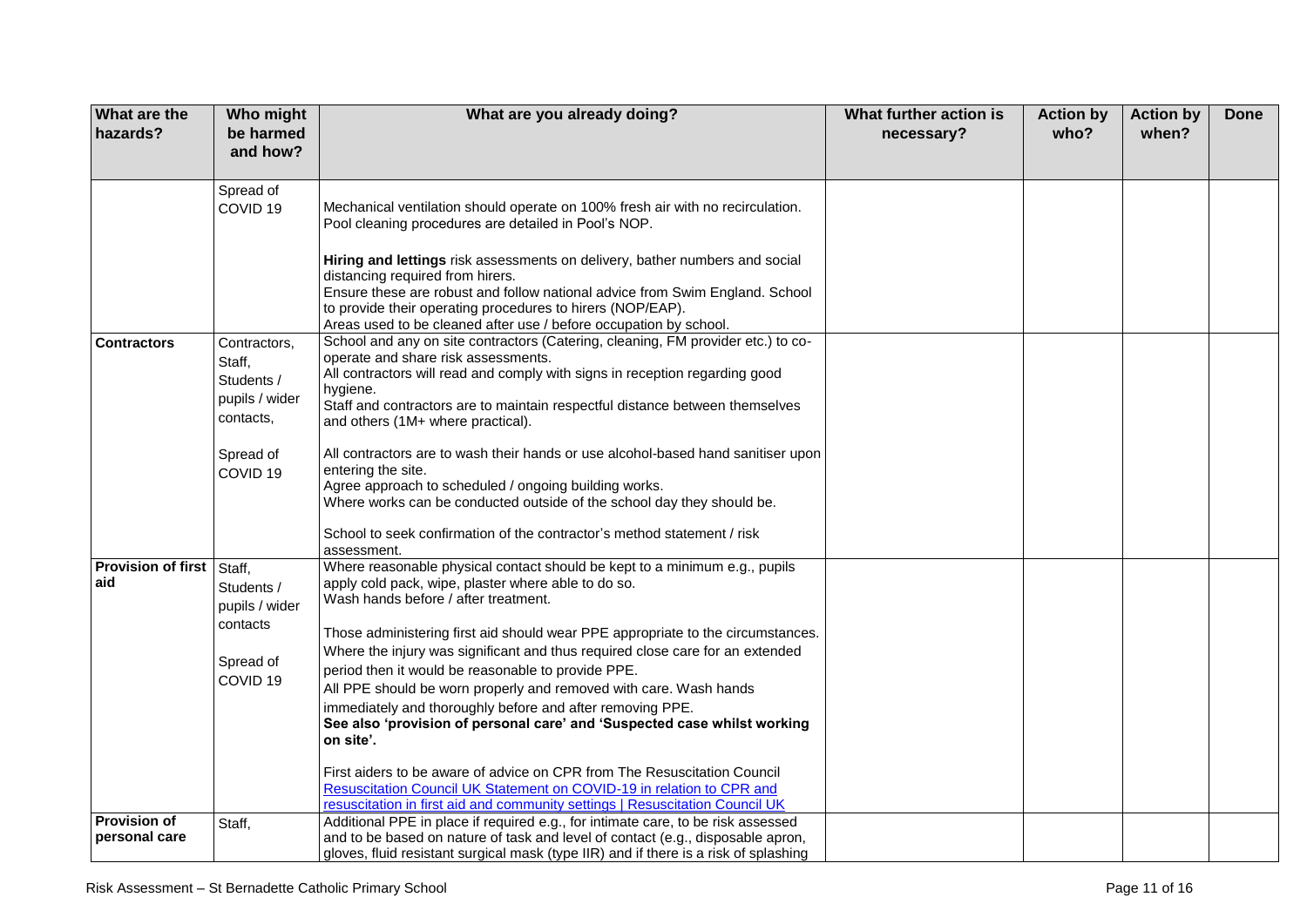| <b>What are the</b><br>hazards?                     | Who might<br>be harmed<br>and how?                 | What are you already doing?                                                                                                                                                                                                                                                                                                                                                                                                                                                                                                                                                                                                                                                     | What further action is<br>necessary?                                                               | <b>Action by</b><br>who? | <b>Action by</b><br>when? | <b>Done</b> |
|-----------------------------------------------------|----------------------------------------------------|---------------------------------------------------------------------------------------------------------------------------------------------------------------------------------------------------------------------------------------------------------------------------------------------------------------------------------------------------------------------------------------------------------------------------------------------------------------------------------------------------------------------------------------------------------------------------------------------------------------------------------------------------------------------------------|----------------------------------------------------------------------------------------------------|--------------------------|---------------------------|-------------|
|                                                     | Students /<br>pupils / wider<br>contacts           | to the eyes e.g., coughing, spitting, vomiting then eye protection (e.g., face<br>shield / visor) should be worn.) Face visors or shields should not be worn as an<br>alternative to face coverings. Ensure any reusable PPE such as face visors are<br>cleaned after use.                                                                                                                                                                                                                                                                                                                                                                                                      |                                                                                                    |                          |                           |             |
|                                                     | Spread of<br>COVID <sub>19</sub>                   | Where a child falls ill with Coronavirus symptoms whilst on site (new continuous<br>cough, high temperature cough or a loss of, or change, in your normal sense of<br>taste or smell.) then school staff supervising the child while they await collection<br>should wear PPE (a fluid resistant surgical mask) if close contact is required.<br>If direct care (such as for a very young child or a child with complex needs) is<br>required then staff giving care to wear a fluid resistant surgical mask, disposable<br>apron and gloves.<br>All PPE should be worn properly and removed with care. Wash hands<br>immediately and thoroughly before and after removing PPE. |                                                                                                    |                          |                           |             |
| <b>Premises safety</b>                              | Staff,<br>Students /<br>pupils                     | Ensure all 'normal' tasks / compliance checks are being carried out/planned<br>such as fire alarm testing, legionella controls, servicing of equipment, PAT<br>testing etc.<br>Ensure all key services are operational                                                                                                                                                                                                                                                                                                                                                                                                                                                          |                                                                                                    |                          |                           |             |
|                                                     | Wider<br>safeguarding/<br>safety risks             | Legionella<br>Any new 'seldomly' used water outlets to be flushed weekly.<br>Post any lockdown / in the event of closure of any part of the building i.e., where<br>weekly flushing of outlets has not taken place then chlorination / flushing of<br>whole system should take place.                                                                                                                                                                                                                                                                                                                                                                                           |                                                                                                    |                          |                           |             |
|                                                     |                                                    | Ensure key fire doors are not being compromised / wedged open (those<br>protected stairwells, cross corridor, on single directional routes etc.)                                                                                                                                                                                                                                                                                                                                                                                                                                                                                                                                |                                                                                                    |                          |                           |             |
| Lack of<br>awareness of<br>PHE / school<br>controls | Staff,<br>Students /<br>pupils / wider<br>contacts | All staff consulted on plans and risk assessment.<br>Parents/ carers and pupils informed of measures in place to protect them<br>Posters will be displayed in the reception, welfare areas and in suitable places<br>around site.                                                                                                                                                                                                                                                                                                                                                                                                                                               | Staff meetings and<br>regular bulletins                                                            |                          |                           |             |
|                                                     | Spread of<br>COVID <sub>19</sub>                   | Clear briefing for all personnel on site, warning them of the risks posed by the<br>virus as well as the control measures outlined in this assessment and from<br>government guidance.                                                                                                                                                                                                                                                                                                                                                                                                                                                                                          |                                                                                                    |                          |                           |             |
|                                                     |                                                    | Volunteers, peripatetic, temporary / supply staff, sports coaches and other<br>providers are briefed on school's arrangements for managing and minimising<br>risk.                                                                                                                                                                                                                                                                                                                                                                                                                                                                                                              |                                                                                                    |                          |                           |             |
| <b>Staffing levels</b>                              | Staff,<br>Students /<br>pupils                     | Dynamic decisions on staffing levels made dependent on numbers / needs of<br>pupils present in school.                                                                                                                                                                                                                                                                                                                                                                                                                                                                                                                                                                          | Local operational decisions on<br>partial closure / closure to be<br>made in event of insufficient |                          |                           |             |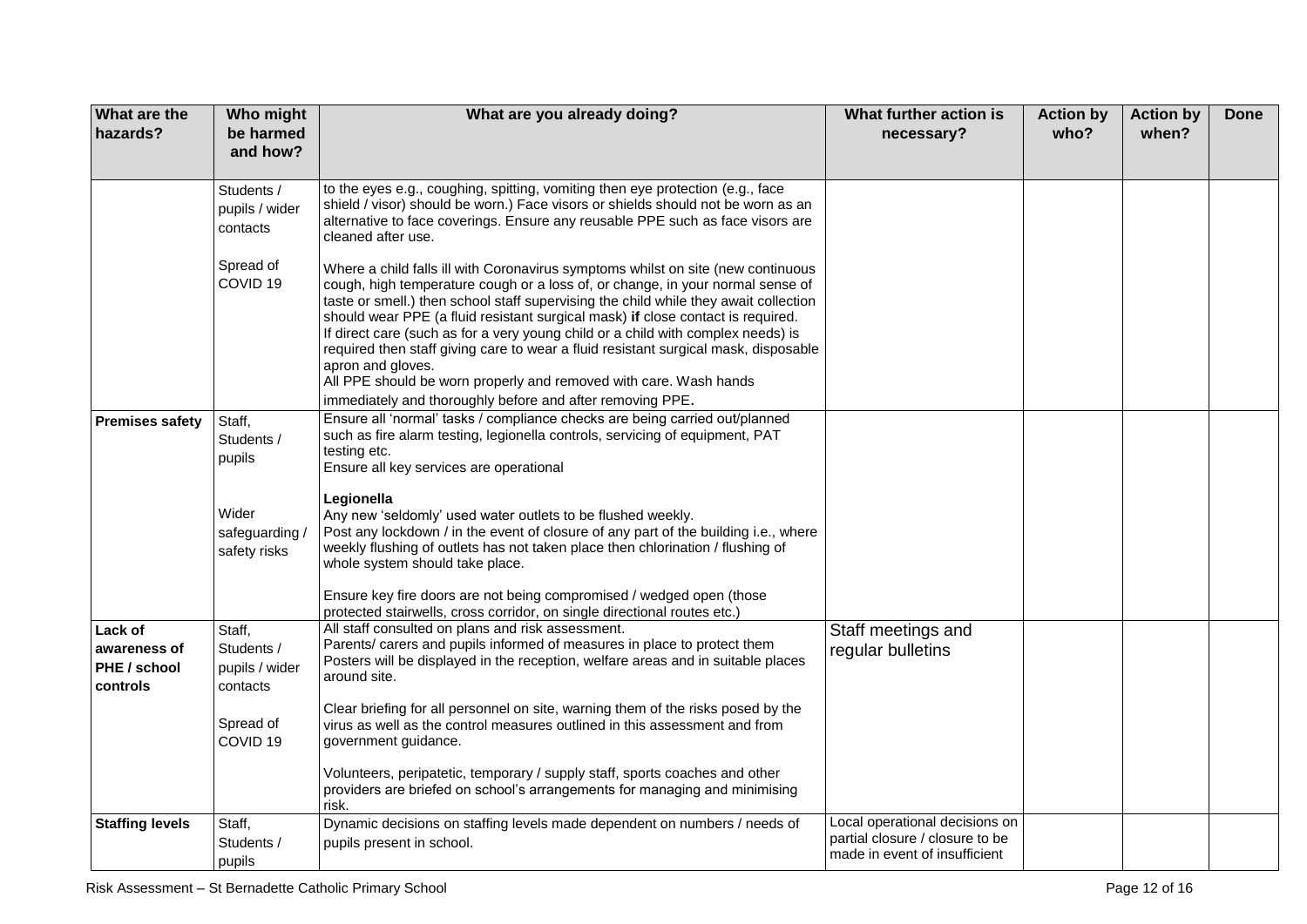| What are the<br>hazards? | Who might<br>be harmed<br>and how?        | What are you already doing?                                                                                                                                                                                                                                                                        | What further action is<br>necessary?                                                                                             | <b>Action by</b><br>who? | <b>Action by</b><br>when? | <b>Done</b> |
|--------------------------|-------------------------------------------|----------------------------------------------------------------------------------------------------------------------------------------------------------------------------------------------------------------------------------------------------------------------------------------------------|----------------------------------------------------------------------------------------------------------------------------------|--------------------------|---------------------------|-------------|
|                          | Spread of<br>COVID <sub>19</sub><br>Wider | Reviewed to ensure adequate number of staff in attendance to maintain an<br>appropriate ratio with pupils and ensure key competencies (first aid etc<br>maintained)<br>Options such as supply staff, splitting classes, SLT cover, partial closure may be<br>required in event of staff shortages. | available staff to supervise<br>pupils. With a move to remote<br>learning in such<br>circumstances for those pupils<br>affected. |                          |                           |             |
|                          | safequarding /<br>safety risks            |                                                                                                                                                                                                                                                                                                    |                                                                                                                                  |                          |                           |             |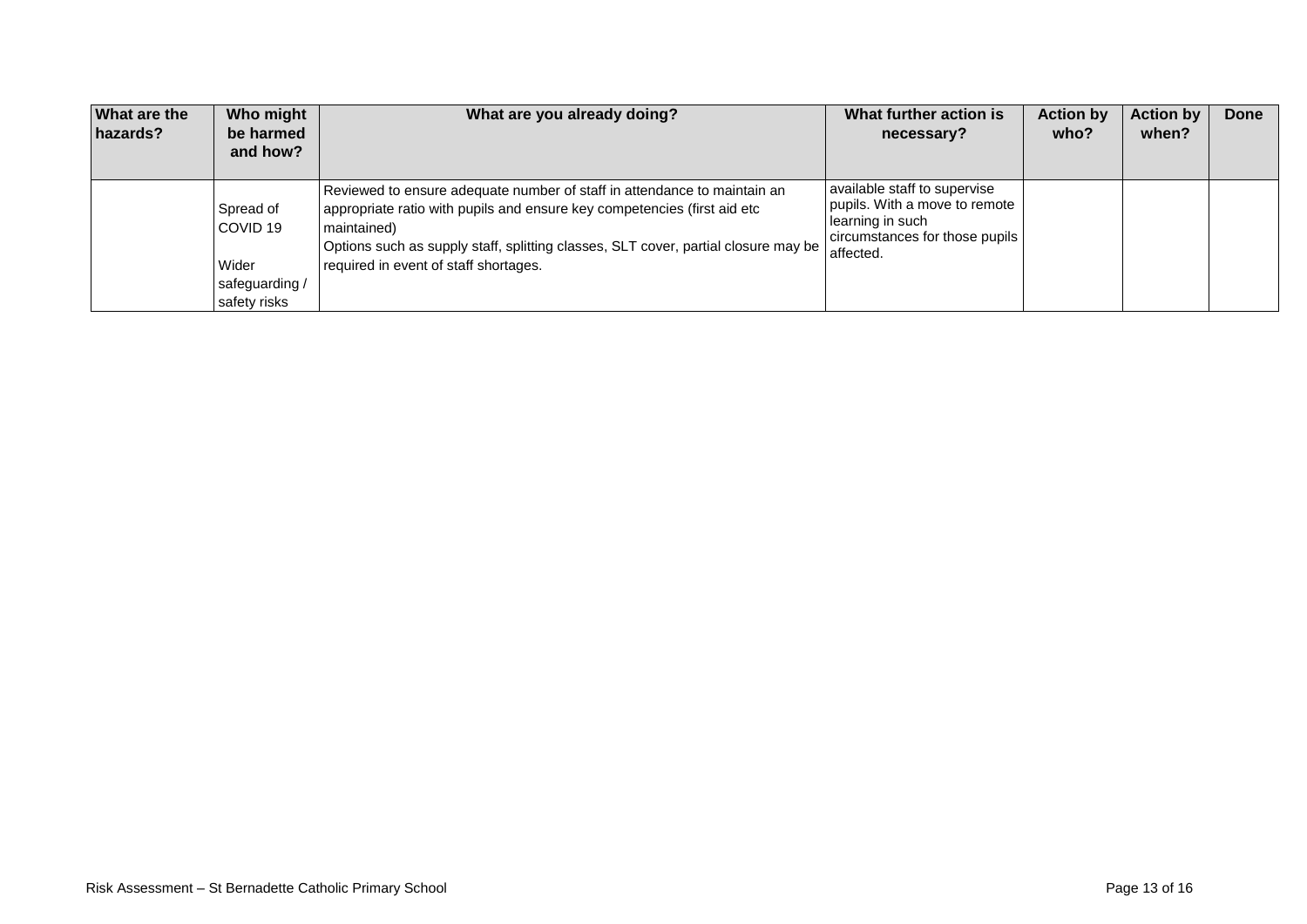## **Previous revisions**

**Rev 1:** updated template following issue of Government advice on July 2nd

[Actions for schools during coronavirus outbreak'](https://www.gov.uk/government/publications/actions-for-schools-during-the-coronavirus-outbreak)

**Rev 2**: 16/07/20 updates to swimming pool section following confirmation of re-opening from 25<sup>th</sup> July, additional controls added to hire / lettings, some other minor changes;

**Rev 3:** 13/08/20 updated to take account in changes in national advice regarding face coverings

**Rev 4:** 01/09/20 updated following updated [DfE guidance on full opening](https://www.gov.uk/government/publications/actions-for-schools-during-the-coronavirus-outbreak/guidance-for-full-opening-schools) (28/8/20), [face](https://www.gov.uk/government/publications/face-coverings-in-education)  [coverings in education](https://www.gov.uk/government/publications/face-coverings-in-education) (year 7 and above), testing kits and DfE guidance on [extra curricular](https://www.gov.uk/government/publications/protective-measures-for-holiday-or-after-school-clubs-and-other-out-of-school-settings-for-children-during-the-coronavirus-covid-19-outbreak/protective-measures-for-out-of-school-settings-during-the-coronavirus-covid-19-outbreak)  [activity](https://www.gov.uk/government/publications/protective-measures-for-holiday-or-after-school-clubs-and-other-out-of-school-settings-for-children-during-the-coronavirus-covid-19-outbreak/protective-measures-for-out-of-school-settings-during-the-coronavirus-covid-19-outbreak)

**Rev 5:** 09/10/20 updated link to reporting of positive cases, use of NHS COVID-19 app and link to supplementary hire conditions added, updated Association of PE links added, changes from previous version highlighted in yellow.

**Rev 6:** 04/11/20 updated following revised DfE guidance (22/10/20) and [New national](https://www.gov.uk/guidance/new-national-restrictions-from-5-november)  [restrictions](https://www.gov.uk/guidance/new-national-restrictions-from-5-november) from November 5<sup>th</sup> until 2<sup>nd</sup> December (See also How New National Restrictions to control the spread of coronavirus (COVID-19) impact education, childcare and children's social care settings [https://www.gov.uk/guidance/education-and-childcare-settings-new](https://www.gov.uk/guidance/education-and-childcare-settings-new-national-restrictions-from-5-november-2020)[national-restrictions-from-5-november-2020\)](https://www.gov.uk/guidance/education-and-childcare-settings-new-national-restrictions-from-5-november-2020)

19/11/20 – minor addition only to clarify extracurricular activities / clubs can include activities related to PE, sport, music etc. where this is to enable parents / carers to work etc.

**Rev 7**: 01/12/20 Applicable from 2nd December updated to reflect end of national restrictions and Hertfordshire entering tier 2. Also maximum group size of 15 for singing / playing wind/ brass instruments removed and section on music revised.

14/12/20 minor update to reflect change in self-isolation period for close contacts from 14 days to 10 days with self-isolation period beginning on the day after exposure, a test or the start of symptoms.

**Rev 8**: 15/12/20 update to reflect the following District / Borough Councils moving into tier 3 very high alert on 12:01am on 16th December: Broxbourne, Hertsmere, Three Rivers, Watford See<https://www.gov.uk/guidance/full-list-of-local-restriction-tiers-by-area> **;** 

17/12/20 **-** minor update to reflect all of Hertfordshire entered tier 3 as from 00:01 Saturday 19th December

**Rev 9**: 23/12/20 update to reflect Hertfordshire entering tier 4 as from Sunday 20th December, CEV staff and students to shield, suspension of hires in line with national guidance, offer of lateral flow testing from 1<sup>st</sup> week in January.

**Rev 10**: 04/01/21 updated in line with revised national [guidance on return in January 2021](https://www.gov.uk/government/publications/schools-and-childcare-settings-return-in-january-2021/schools-and-childcare-settings-return-in-january-2021) and Contingency framework implementation this applies to Schools in Broxbourne, Watford , Three Rivers and Hertsmere [https://www.gov.uk/government/publications/coronavirus-covid-](https://www.gov.uk/government/publications/coronavirus-covid-19-contingency-framework-for-education-and-childcare-settings)[19-contingency-framework-for-education-and-childcare-settings](https://www.gov.uk/government/publications/coronavirus-covid-19-contingency-framework-for-education-and-childcare-settings) changes highlighted in yellow

**Rev 11** 06/01/21 updated to remove reference to tiered system and announcement on 4<sup>th</sup> January of a national lockdown for all England

08/01/21 minor addition to make clear Schools can where required continue to engage supply and peripatetic teachers during this period.

03/02/21 updated broken AfPE hyperlink, added links to lateral flow testing risk assessment (No changes to the risk assessment required from the updated DfE guidance 'Restricting [attendance during the national lockdown schools'](https://assets.publishing.service.gov.uk/government/uploads/system/uploads/attachment_data/file/957766/Restricting_attendance_during_the_national_lockdown-_schools.pdf) (2/2/21))

Risk Assessment – St Bernadette Catholic Primary School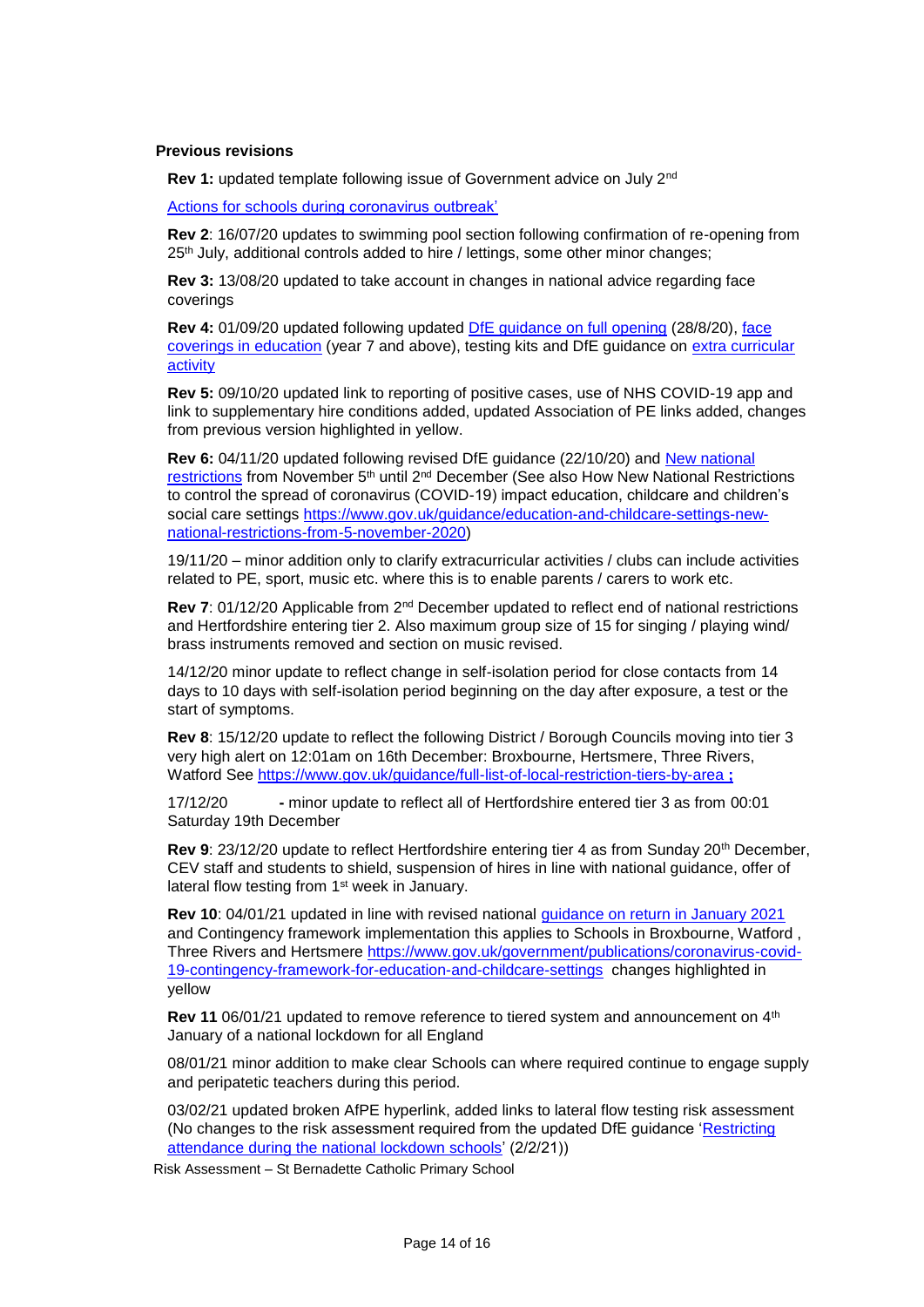**Rev 12** 23/02/1 updated to reflect new DfE guidance applicable from March 8th [https://www.gov.uk/government/publications/actions-for-schools-during-the-coronavirus](https://www.gov.uk/government/publications/actions-for-schools-during-the-coronavirus-outbreak)[outbreak](https://www.gov.uk/government/publications/actions-for-schools-during-the-coronavirus-outbreak)

Take this opportunity to review and refresh all your now 'normal' measures on site, ensure that any signage and floor markings which may have faded / lost their impact are reinstated and re-communicate the importance for staff and children of social distancing, wearing of face coverings, hand hygiene and maintaining ventilation.

**Rev 13** 01/04/21 review following updated DfE guidance and pause in shielding for CEV individuals from 31st March

**Rev 14 12/05/21** reviewed following revised DfE guidance of May 10<sup>th</sup> to reflect step 3 of roadmap (from May 17th) changes made relate mainly to face coverings, educational visits and wraparound / extra-curricular activity.

## **Relevant links**

Guidance for educational settings <https://www.gov.uk/government/collections/guidance-for-schools-coronavirus-covid-19>

Actions for schools COVID operational guidance [https://www.gov.uk/government/publications/actions-for-schools-during-the-coronavirus](https://www.gov.uk/government/publications/actions-for-schools-during-the-coronavirus-outbreak/guidance-for-full-opening-schools)[outbreak/guidance-for-full-opening-schools](https://www.gov.uk/government/publications/actions-for-schools-during-the-coronavirus-outbreak/guidance-for-full-opening-schools)

Contingency Framework [https://www.gov.uk/government/publications/coronavirus-covid-19](https://www.gov.uk/government/publications/coronavirus-covid-19-contingency-framework-for-education-and-childcare-settings) [contingency-framework-for-education-and-childcare-settings](https://www.gov.uk/government/publications/coronavirus-covid-19-contingency-framework-for-education-and-childcare-settings)

Protective measures for holiday and after-school clubs

[https://www.gov.uk/government/publications/protective-measures-for-holiday-or-after-school](https://www.gov.uk/government/publications/protective-measures-for-holiday-or-after-school-clubs-and-other-out-of-school-settings-for-children-during-the-coronavirus-covid-19-outbreak#consider-group)[clubs-and-other-out-of-school-settings-for-children-during-the-coronavirus-covid-19](https://www.gov.uk/government/publications/protective-measures-for-holiday-or-after-school-clubs-and-other-out-of-school-settings-for-children-during-the-coronavirus-covid-19-outbreak#consider-group) [outbreak#consider-group](https://www.gov.uk/government/publications/protective-measures-for-holiday-or-after-school-clubs-and-other-out-of-school-settings-for-children-during-the-coronavirus-covid-19-outbreak#consider-group)

Cleaning after a positive / symptomatic case on site Cleaning of non-healthcare settings [https://www.gov.uk/government/publications/covid-19](https://www.gov.uk/government/publications/covid-19-decontamination-in-non-healthcare-settings) [decontamination-in-non-healthcare-settings](https://www.gov.uk/government/publications/covid-19-decontamination-in-non-healthcare-settings)

Guidance on infection prevention and control for COVID-19 [https://www.gov.uk/government/publications/wuhan-novel-coronavirus-infection-prevention](https://www.gov.uk/government/publications/wuhan-novel-coronavirus-infection-prevention-and-control)[and-control](https://www.gov.uk/government/publications/wuhan-novel-coronavirus-infection-prevention-and-control)

First aid guidance [https://www.gov.uk/government/publications/novel-coronavirus-2019-ncov](https://www.gov.uk/government/publications/novel-coronavirus-2019-ncov-interim-guidance-for-first-responders/interim-guidance-for-first-responders-and-others-in-close-contact-with-symptomatic-people-with-potential-2019-ncov)[interim-guidance-for-first-responders/interim-guidance-for-first-responders-and-others-in-close](https://www.gov.uk/government/publications/novel-coronavirus-2019-ncov-interim-guidance-for-first-responders/interim-guidance-for-first-responders-and-others-in-close-contact-with-symptomatic-people-with-potential-2019-ncov)[contact-with-symptomatic-people-with-potential-2019-ncov](https://www.gov.uk/government/publications/novel-coronavirus-2019-ncov-interim-guidance-for-first-responders/interim-guidance-for-first-responders-and-others-in-close-contact-with-symptomatic-people-with-potential-2019-ncov)

<https://www.sja.org.uk/get-advice/first-aid-advice/covid-19-advice-for-first-aiders/>

CPR on adults https://www.sja.org.uk/get-advice/first-aid-advice/unresponsive-casualty/how-todo-cpr-on-an-adult/

Stay at home guidance

<https://www.gov.uk/government/publications/covid-19-stay-at-home-guidance>

Test and trace [https://www.gov.uk/guidance/maintaining-records-of-staff-customers-and](https://www.gov.uk/guidance/maintaining-records-of-staff-customers-and-visitors-to-support-nhs-test-and-trace)[visitors-to-support-nhs-test-and-trace](https://www.gov.uk/guidance/maintaining-records-of-staff-customers-and-visitors-to-support-nhs-test-and-trace)

Risk Assessment – St Bernadette Catholic Primary School